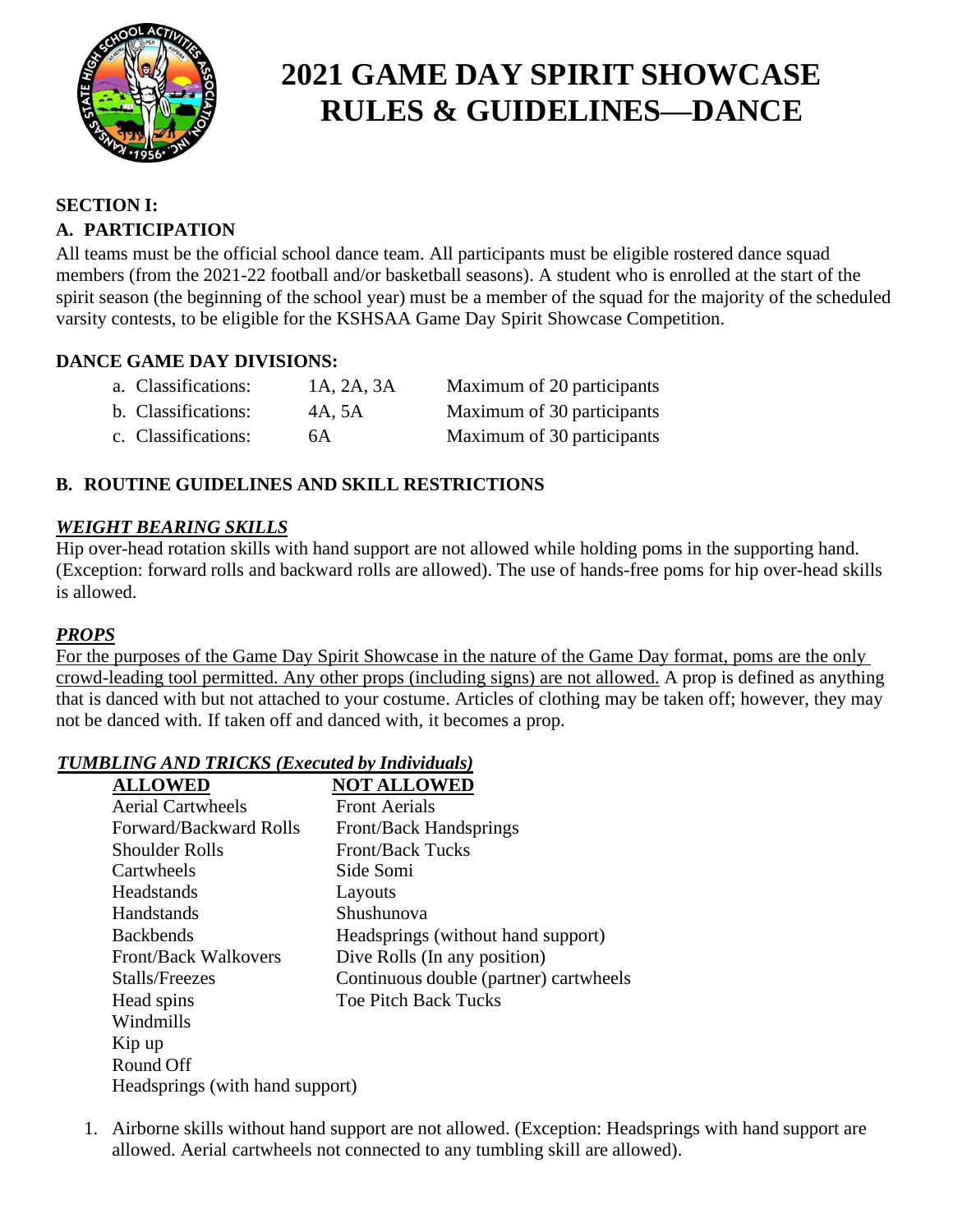

- 2. Aerial cartwheels are not allowed while holding poms. They must be placed in one hand or be executed with hands free poms. There are no exceptions to this rule.
- 3. Tumbling skills with hip over-head rotation is limited to 3 connected skills. (Example: 3 consecutive headsprings are allowed; 4 are not allowed).
- 4. Simultaneous tumbling over or under another dancer that includes hip over-head rotation by both dancers is not allowed.
- 5. Drops to the knee, thigh, back, front, head, shoulder, or seat onto the performing surface are not allowed unless the dancer first bears weight on the hand(s) or foot/feet.
- 6. Landing in a push-up position onto the performance surface from a jump in which the legs are in front of the body and swing behind are not allowed. All variations of a shushunova are not allowed.
- 7. Airborne skills without hip over-head rotation may not jump from a standing or squatting position backwards onto the neck, head, back, shoulders, and/or hands. Any kip up motion must initiate from the back/shoulder area touching the ground. (NOTE: This rule refers specifically and only to the "rubber band" /" bronco" kip up skill, as well as any skill jumping backwards into a headstand/handstand stall).

## *DANCE LIFTS AND PARTNERING (Executed in pairs or groups)*

- 1. The Executing Dancer must receive support from a Supporting Dancer who is in direct contact with the performance surface through the entire skill. (Exception: Kick Line Leaps).
- 2. Elevators, thigh stands, shoulder sits, and chair sits are allowed. Extensions and all other cheer-based stunts are not allowed.
- 3. Swinging lifts and tricks are allowed provided the Executing Dancer's body does not make a complete circular rotation and is always in a supine (face up) position. Swinging in a prone (face down) position is not allowed (backwards and forwards or a complete circular rotation).
- 4. Hip over-head rotation of the Executing Dancer(s) may occur if a Supporting Dancer maintains contact until the Executing Dancer returns to the performance surface or returns to the upright position.
- 5. Vertical Inversions are allowed if:
	- a. The Supporting Dancer(s) maintain contact until the Executing Dancer returns to the performance surface or returns to the upright position.
	- b. When the height of the Executing Dancers shoulders exceeds shoulder level of the Supporting dancer, there is at least one additional dancer to spot who does not bear weight.

## *RELEASE MOVES (Unassisted Dismounts to the performance surface)*

- 1. An Executing Dancer may jump, leap, step, or push off a Supporting Dancer if:
	- a. The highest point of the released skill does not elevate the Executing Dancer's feet above head level of the Supporting Dancer, and the Executing Dancer lands on his/her feet.
	- b. The Executing Dancer does not pass through the prone or inverted position after the release.
	- c. Toe pitch back tucks are not allowed.
- 2. A Supporting Dancer may release/toss an Executing Dancer if:
	- a. The highest point of the release/toss does not elevate the Executing Dancer's hips above head level of the Supporting Dancer.
	- b. The Executing Dancer is not supine or inverted when released.
	- c. The Executing Dancer does not pass through a prone or inverted position after release.
	- d. Toe Pitch back tucks are not allowed.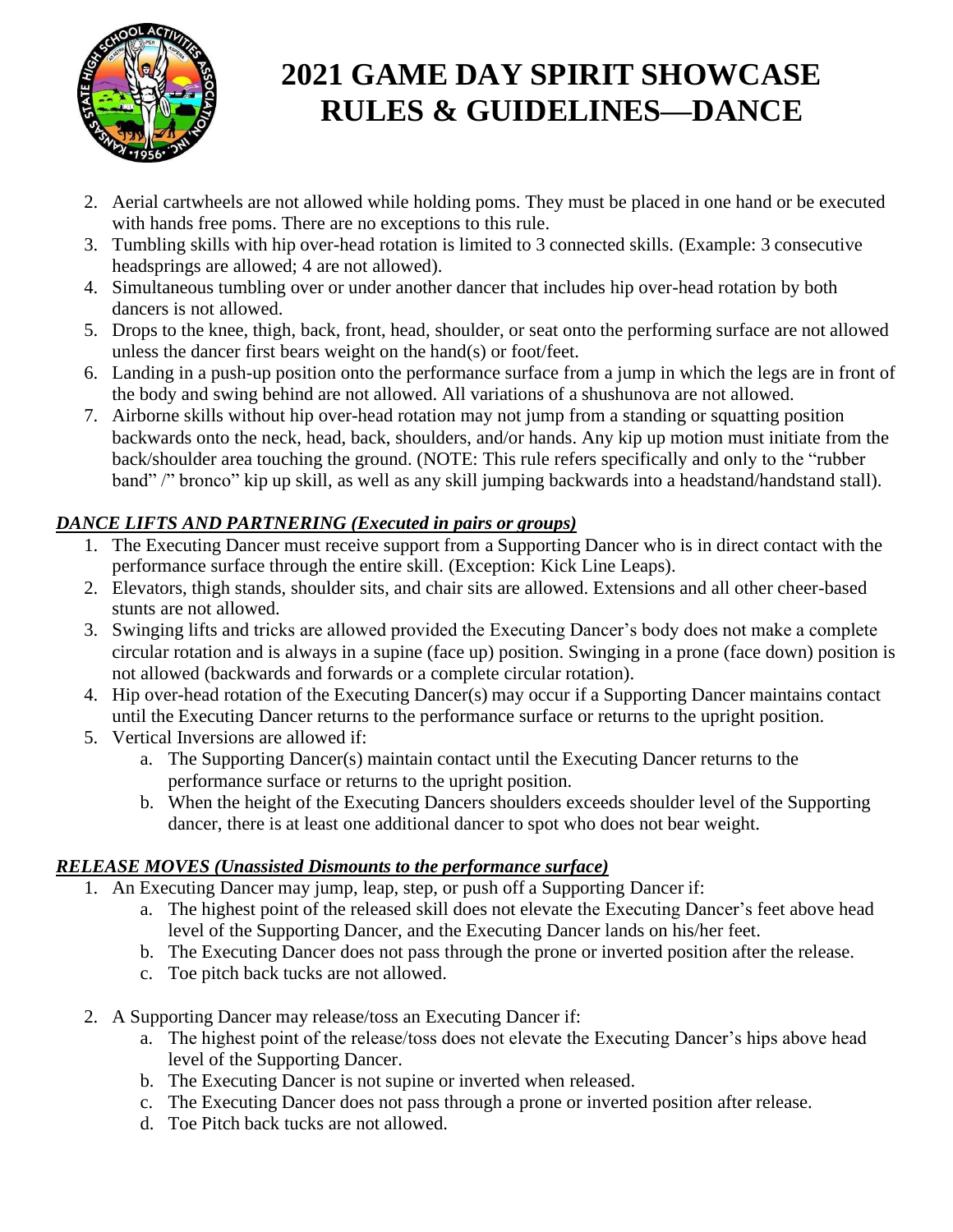

## **C. MUSIC**

- 1. Schools must use recorded marching band music for the fight song and band dance categories.
- 2. All use of music must by compliant with U.S. Copyright Laws.
- 3. *Neither the KSHSAA nor Varsity Spirit is responsible for obtaining any necessary permission or licensing of the recorded music used by a school team during the KSHSAA Game Day Spirit Showcase.*

### 4. Fight Song /Band Music

- a. If a high school marching band records their school's **original** fight song, they will need to get the school's permission to use the song and recording
- b. If a team legally acquires a recording of a band playing a popular recording from an authorized provider (iTunes, Amazon, etc.), the song can be used if no edits are made to the music (other than for timing purposes).
- c. A team cannot use a recording of their band playing a popular song (a cover) or other music without the proper permissions or the band becoming a preferred provider. See Varsity.com/music for more information about preferred providers.
- d. If a team would like to perform to a recording of your band playing a SINGLE musical composition, you will need to provide documentation that confirms the following:
	- i. The team has secured a compulsory license to make copies of the recording made by the band or orchestra
	- ii. The band or orchestra recorded the song for and in conjunction with the cheer/dance team
	- iii. The school principal or dean was aware of and approve this recording
	- iv. That no other musical compositions are embodied in the recording to be used by the authorized cheer/dance squad.

## **D. HEALTH, SAFETY AND VENUE REGULATIONS**

- 1. KSHSAA rules require cheer and spirit performances shall be in accordance with safety standards prescribed by the National Federation High School Spirit Rules.
- 2. School participants must comply with the KSHSAA Contest Rules.
- 3. **All individuals must adhere to Stormont Vail Events Center Rules and Regulations:**
	- a. No Helium filled balloons or confetti is permitted in the facility.
	- b. For security reasons there is a CLEAR BAG POLICY in place. All persons entering the facility must have a clear, clutch type bag that will be searched by security. Purses and backpacks are not allowed for spectators. Cameras and any camera bags (for media) will also be searched. No tripods are allowed. Please plan to arrive early as there will be some delay in entering.
	- c. No artificial noisemakers are allowed in the facility.
	- d. No spirit props, balls, t-shirts, or any other item may be thrown out to the crowd by spirit groups.
	- e. All fans are to abide by Rule 52 and display good Sportsmanship.
	- f. Fans must stay off the court after the conclusion of all sessions.
	- g. No coolers or outside food or drink are allowed in the facility, except for participating squads may bring a cooler into the designated warm up area with healthy food and drink.
	- h. Tickets may be purchased on site. Ticket pre-sales will be available through Ticketmaster.
	- i. On-site tickets must be purchased at the box office located on the northeast corner of the facility. Arrive early to avoid lines, bags will be checked.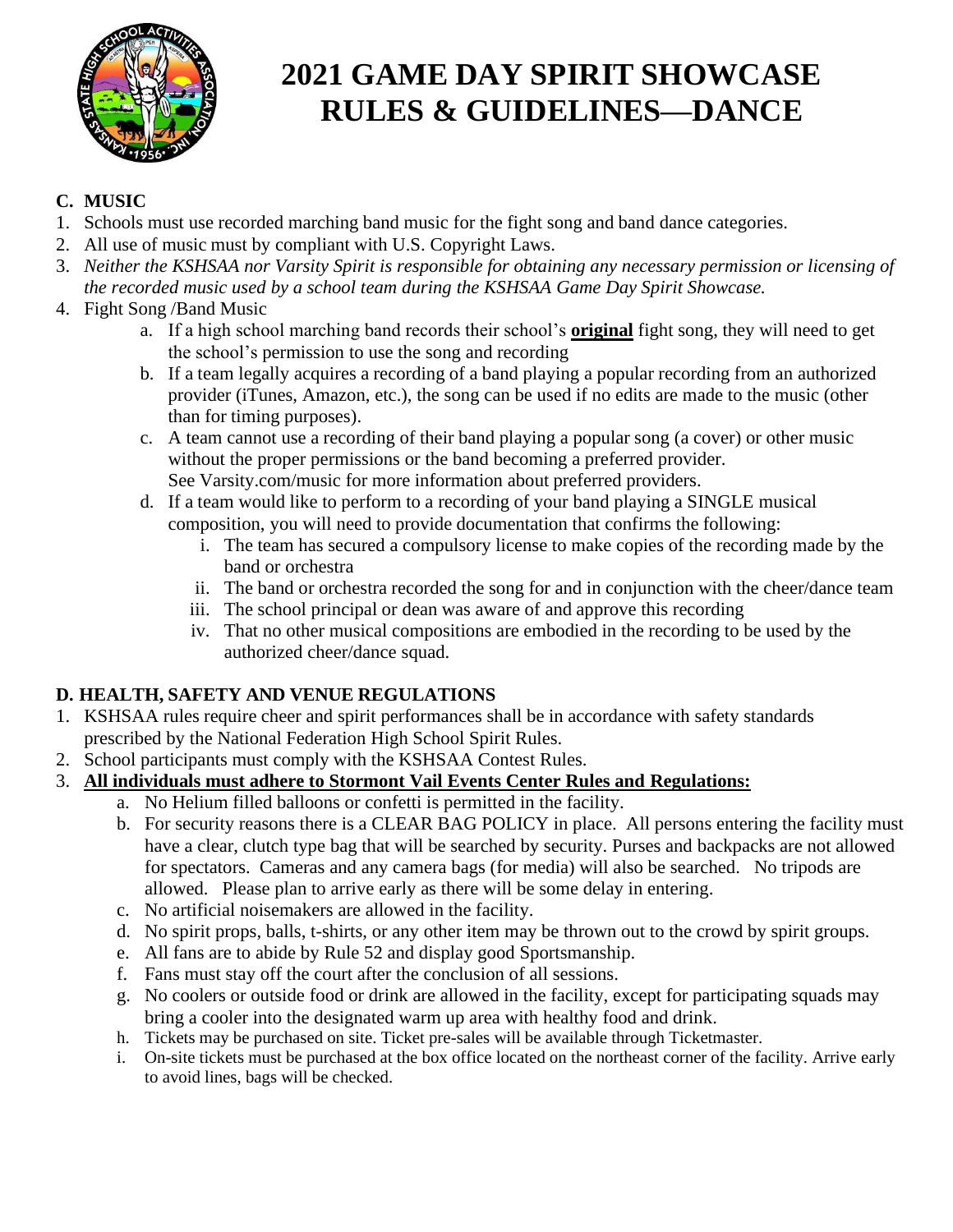

# **E. ADDITIONAL SAFETY PROCEDURES**

To ensure that the safety of participants is not compromised due to limited number spotters available to travel with a school team, and to promote a higher level of safety for competing participants, the KSHSAA will provide additional spotters only on the performance floor at the state competition. Schools may also provide additional spotters in warm up areas only.

Definition of Additional Spotter: Individuals on the competition floor provided as a safety precaution to spot specific elements of a routine. To provide the safest competitive environment, teams should not attempt skills beyond their ability level.

KSHSAA competition will provide additional spotters that follow the listed guidelines:

- 1. Additional spotters are present for added safety andwill stand at the back of the floor when not spotting those sections.
- 2. Will not touch, assist, or save skills being performed. Additional spotters will only be used to prevent a fall to the competition floor.
- 3. Will be dressed so that they are presentable, professional, and distinguishable from the performing athletes.
- 4. Will be identified by experience and be familiar with spotting.

### **SECTION II: PERFORMANCE CRITERIA**

#### **A. ROUTINES**

The competition will consist of three categories. There should be no "organized" entrances when taking the floor for any of the performances. Teams will be announced, take the floor and timing will begin with the first beat of music or organized movement.

### **DANCE GAME DAY FORMAT**

QUALIFYING ROUND: Each element will be warmed up and performed separately:

#### **Fight Song**

- a. One-minute time limit
- b. Must be performed to marching band music
- c. Skills and choreography should represent a traditional Fight Song your team performs at games
- d. Poms are the only props permitted
- e. Game Day uniforms are required

#### **Band Dance**

- a. One-minute time limit
- b. Must be performed to recorded marching band music
- c. Band Dance should be designed for maximum crowd appeal
- d. Poms are the only props permitted
- e. Game Day uniforms are required

#### **Performance Routine**

- a. One-minute time limit
- b. Any properly licensed music may be used
- c. Any style of dance (pom, kick, jazz, or hip hop) designed for crowd entertainment.
- d. Performance should showcase energy and connection to the crowd.
- e. Game Day uniforms are required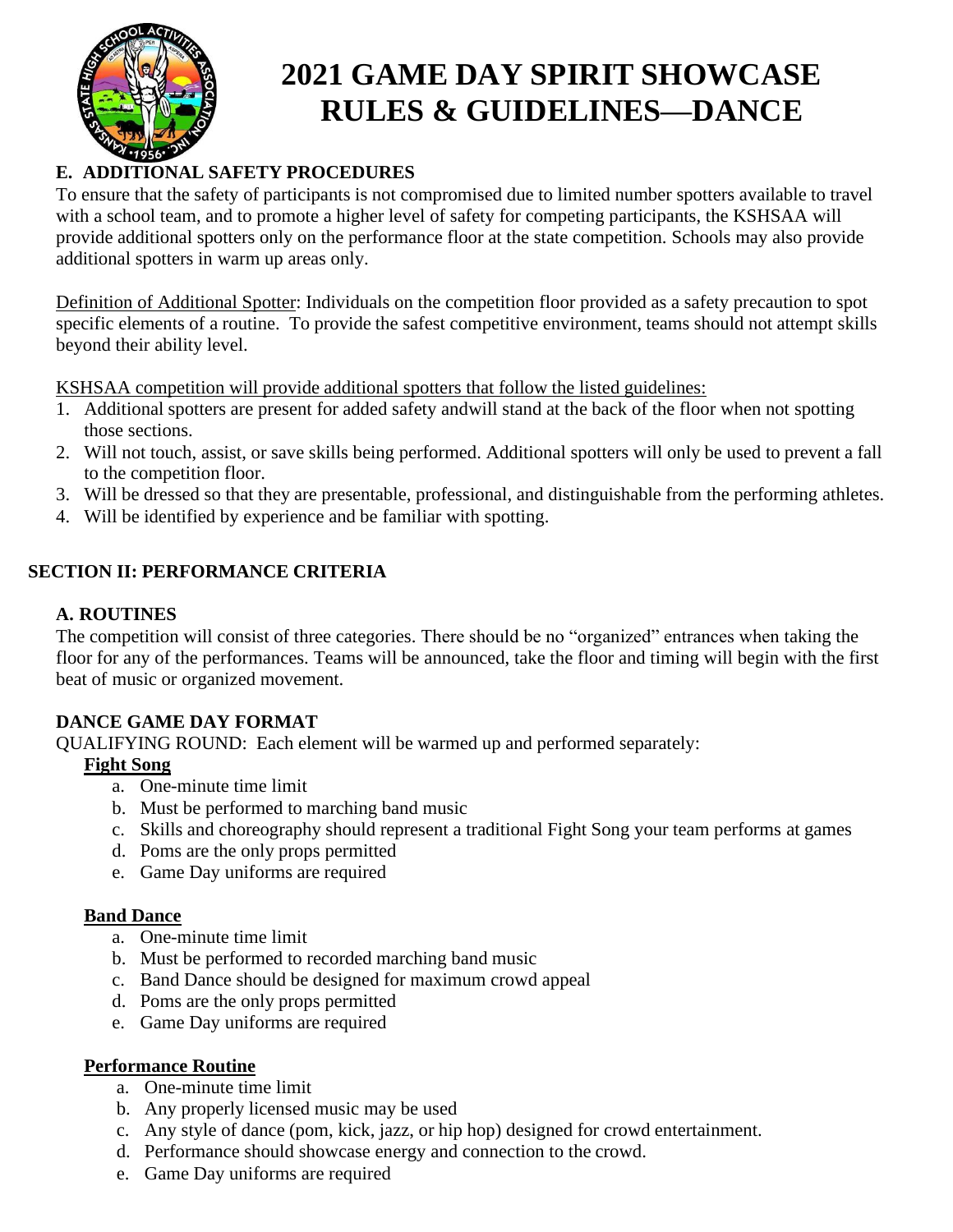

- 1. Teams will be evaluated and scored on each section of the Competition. Within each section, performances will be scored on synchronization, execution of motions/skills and overall effect. In addition, other components that pertain specifically to each section will be judged.
- 2. The judges will score teams using the criteria listed on the Game Day Championship score sheet.
- 3. See section on skill restrictions. Any deductions or violations will be taken off the final score.
- 4. The cumulative score from each of the individual qualifying categories will determine the finalist.
- 5. Scores will not carry over to Final Round.

**FINAL ROUND**: Up to six (6) teams per classification or combined classifications with the highest cumulative scores from the three qualifying categories will advance to Final Round. The final performance round will be preceded by a designated warm-up session.

Each FINAL ROUND performance will have an overall maximum performance time limit of three (3) minutes and will be performed in the following order:

- 1. Fight Song
- 2. Band Dance
- 3. Performance Routine

The entire performance will be executed in a continuous order. To continue the feel of a Game Day environment, **spirited crowd-leading interaction between each section is expected.**

Either a basketball floor or marley strips (10) will serve as the performance floor.

## **B. SCORES AND RANKINGS**

- 1. In the qualifying rounds, each team will be scored by multiple judges in each of the three categories.
- 2. The official results and team placements will be determined by the cumulative scores from the FINAL ROUND only. Qualifying round scores will not carry over to determine final team standings. However, if a tie occurs in the final round, the cumulative qualifying scores will be utilized to break any ties.
- 3. Scores and rankings will be available only to coaches as follows:
	- Qualifying Round score sheets will be made available to all teams following the qualifying round.
	- Final Round scores and rankings will be posted on the KSHSAA website following the conclusion of the competition.
- 4. The judges will score teams using the criteria listed on the KSHSAA Game Day State Championship score sheet.
- 5. All scores and judges' decisions are considered final. There is no process for protest.

# **C. TIME LIMITATIONS**

- 1. Acknowledging the potential variance in sound system and timing devices, judges will not issue a deduction until their stopwatches show a time of three (3) seconds over the time limit for the qualifying round and five (5) seconds over the time limit for the final round.
- 2. It is recommended that all teams practice and time performances prior to competition to allow for variations in sound equipment.
- 3. Introductions and exits:
	- a. All team breaks, rituals, and traditions need to take place backstage before a team is in the "on deck" or next to perform position.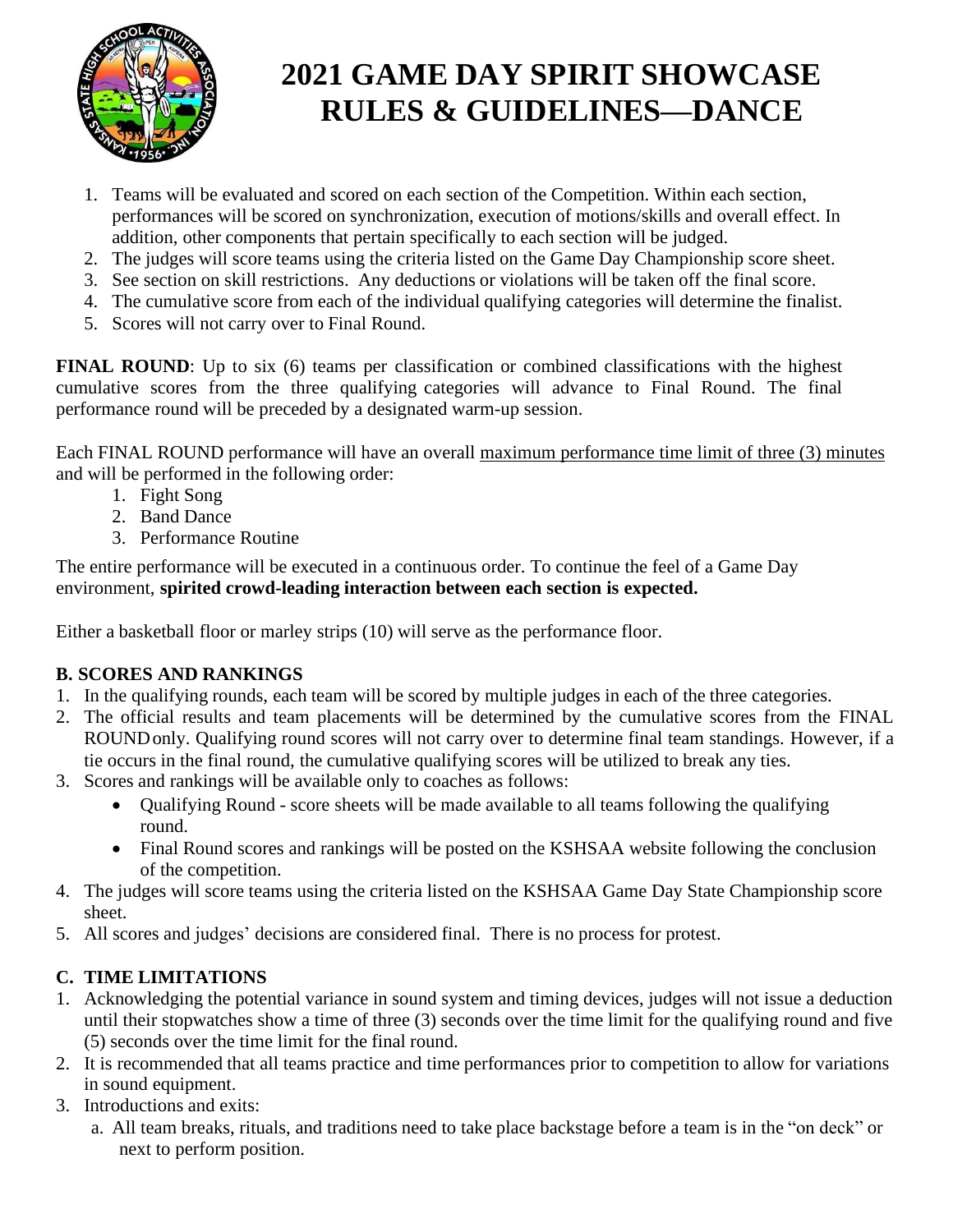

- b. Teams should take the floor immediately with spirit and enthusiasm, but without excessive gestures i.e.,teams must refrain from chest bumps, hugs, and handshakes.
- c. All teams should refrain from any type of excessive celebration following the team's performance.
- d. There should not be any organized exits or other activities after the official ending of the routine.

# **III. INTERRUPTION OF PERFORMANCE**

# **A. UNFORSEEN CIRCUMSTANCES**

- 1. If, in the opinion of the competition officials, a team's routine is interrupted because of failure of the competition equipment, facilities, or other factors attributable to the competition rather than the team, the team affected will be directed to **STOP** the routine.
- 2. If directed to stop a routine, the team will perform the routine again in its entirety but will be evaluated only from the point where the interruption occurred.

# **B. FAULT OF TEAM**

- 1. In the event a team's routine is interrupted because of failure of the team's own equipment, the team must either continue the routine or withdraw from the competition.
- 2. The competition officials will determine if the team will be allowed to perform later. If decided by officials, the team will perform the routine again in its entirety but will be evaluated only from the point where the interruption occurred.

# **C. INJURY**

- 1. All participants must follow the KSHSAA safety regulations. The only persons that may stop a routine for injury are a) competition officials, or b) the school coach from the team performing.
- 2. If a routine is interrupted by an injury to one of the participants, the coach may choose to finish the routine from the point of interruption or choose to take the score earned to that point. If the competition officials allow a routine to be performed later, the spot in the schedule where the re-performance is to take place is at the sole discretion of competition officials. The team may perform the routine again in its entirety but will be evaluated only from the point where the interruption occurred.
- 3. The injured participant that wishes to perform may not return to the competition floor unless the competition officials receive clearance from the on-site medical personnel and the school head coach of the competing team.
- 4. Any injured participant suspected of a concussion is required to follow the KSHSAA Concussion Policy regarding the treatment of concussions and must be removed immediately from the competition.

# **IV. INTERPRETATIONS AND RULINGS**

# **A. AWARDS**

Each classification or combined classification will receive the following:

- 1. The top three teams will be awarded and designated with a  $3<sup>rd</sup>$  place trophy, a runner-up trophy, and  $1<sup>st</sup>$  place with a Championship trophy.
- 2. Medals for the top six teams.